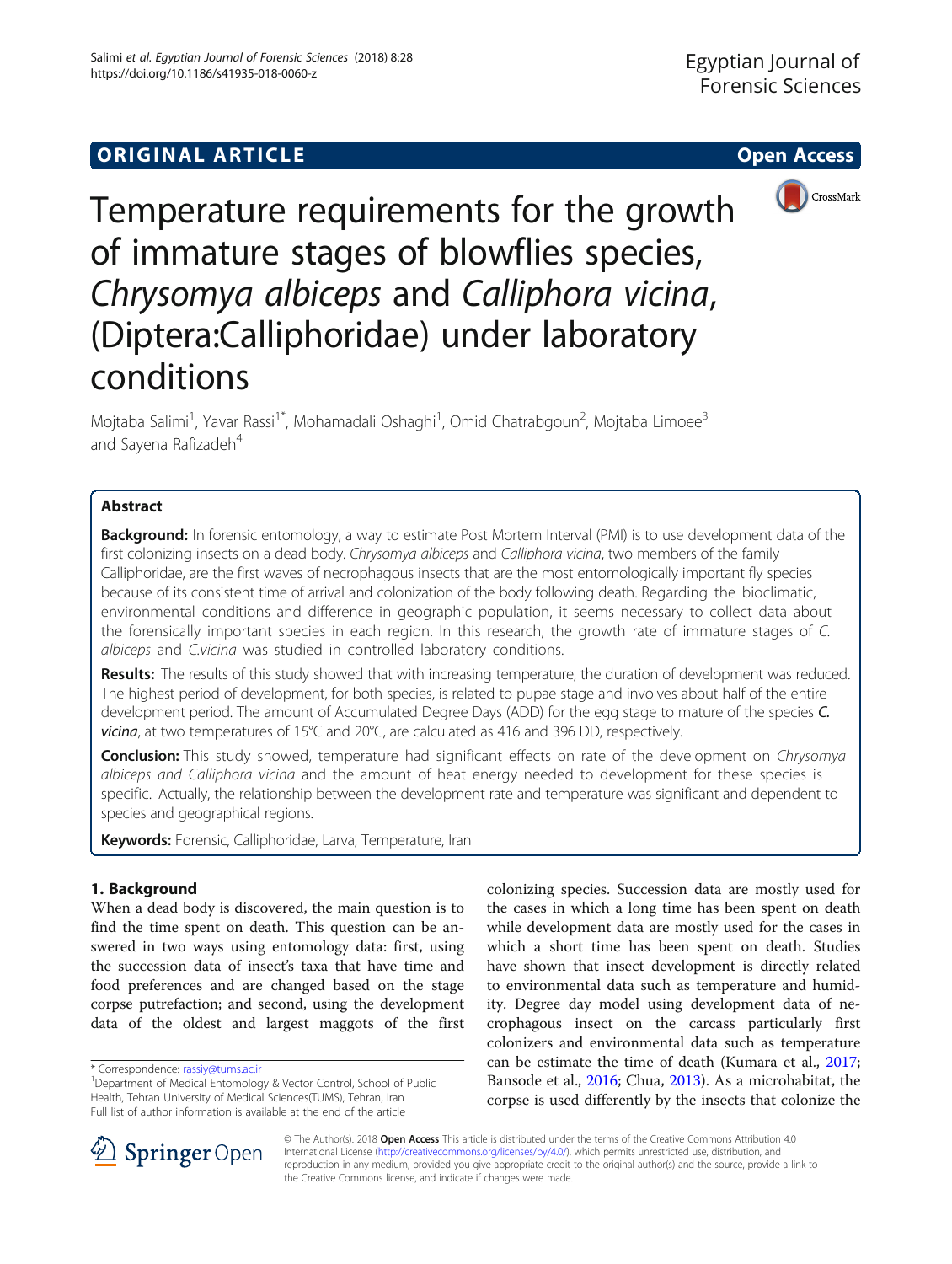body. Some insects use body as food source and reproduction, some others as a place for prey and parasitization of larvae and others as a habitat. In terms of forensic entomology, all these arthropods provide some information and evidence on the crime scene. The most important insects in the forensic entomology that are attracted to the corpse immediately after death are two families of flies known as Calliphoridae and Sarcophagidae (Al-Mesbah et al., [2011](#page-5-0); Al-Shareef & Al-Qurashi, [2016\)](#page-5-0). The number of different species of this family is variable based on the geoclimatic and environmental conditions of the region. In each region, the number of one species of this family may be more than the other ones based on environmental conditions. Thus, PMI is calculated based on the development stages of dominant species (Al-Shareef & Al-Qurashi, [2016](#page-5-0); Smith, [1986\)](#page-5-0). Chrysomya albiceps is mostly found in temperate and subtropical regions during the hot months of the year and temperature plays a key role in determining the variation of its dispersion (Fig. 1) (Al-Shareef & Al-Qurashi, [2016;](#page-5-0) Smith, [1986](#page-5-0); Tabor et al., [2004](#page-5-0); Grassberger et al., [2003\)](#page-5-0). This species is reported to be seen in afro-tropical, oriental, south central America and southern Europe and the areas located at altitudes of 1300–3100 m above sea level (Queiroz, [1996;](#page-5-0) Szpila et al., [2008](#page-5-0)). In most of these researches, this species is known as primary species and is considered as the first colonizer that is responsible for using dead bodies (Al-Mesbah et al., [2011](#page-5-0); Bharti & Singh, [2003\)](#page-5-0). Facultative predation, Competition and cannibalism are different nutrition strategies that are adopted in the second and third larvae stages of this species facing various conditions (Szpila et al., [2008](#page-5-0); Faria & Godoy, [2001\)](#page-5-0). Calliphora vicina is a member of the family Calliphoridae which is considered as a eusynanthropic species with endophilic tendencies and it is mostly seen during the cold months (Fig. 1) (Faucherre et al., [1999](#page-5-0)). Temperature is one of the critical factors that is effective in laying activities and development of larvae of this species. It can be active within a range of 10–12°C to 28–30°C (Faucherre et al., [1999;](#page-5-0) Erzinclioglu, [1996](#page-5-0); Williams, [1984](#page-5-0)). In different studies, this species is considered as the first

and only colonizer on the corpse, especially during the cold months of the year (Bharti, [2009](#page-5-0)).

Generally, there is a bilateral relationship between temperature and development of insects. The insect growth is a linear function of temperature variation (Defilippo et al., [2013](#page-5-0)). The rate of development and growth of insect larvae can be obtained using different methods, the most common of which is to calculate ADD/ ADH (Grassberger & Reiter, [2001](#page-5-0); Marchenko, [1989;](#page-5-0) Anderson, [2000;](#page-5-0) Oshaghi et al., [2009\)](#page-5-0). The difference in geographic populations of insects makes them tolerate a range of temperature, exclusive to each species, during different stages of growth. Therefore, ADD/ADH is different for the insect population of each geographic region (Davies & Ratcliffe, [1994;](#page-5-0) Donovan et al., [2006](#page-5-0)). The goal of this research is studying the growth parameters of pre-mature stages of forensic dominant species, i.e. C.albiceps and C.vicina, under constant laboratory temperature conditions and calculating ADD for them as well as comparing the development data of these species with populations living in other geographical areas.

# 2. Materials and methods

### Sampling location and period

This research was done under both field and laboratory conditions. The field of research was conducted in the Bisetoon protected area, west of Iran, 13 kilometers far of the city of Kermanshah, 34° 24° 37° N and 47° 14° 42° E, comprising a land area of  $54,950$  km<sup>2</sup> and elevation about 1320 m above sea level. The average precipitation here is 400–450 mm per year and the average maximum and minimum temperatures are 30°-35°C and -2°C, respectively. The flora of this region is mostly meadow and it has four distinct seasons in terms of temperature conditions.

### Rearing in field conditions

In this research, inbreeding rabbits, about 2. 5 kg in weight, were used. The rabbits were first killed by chloroform and then, weighed and immediately transferred to the field. The carcasses were put in cages  $(150 \times 90 \times 90)$  with 1.25 cm meshes with their floors

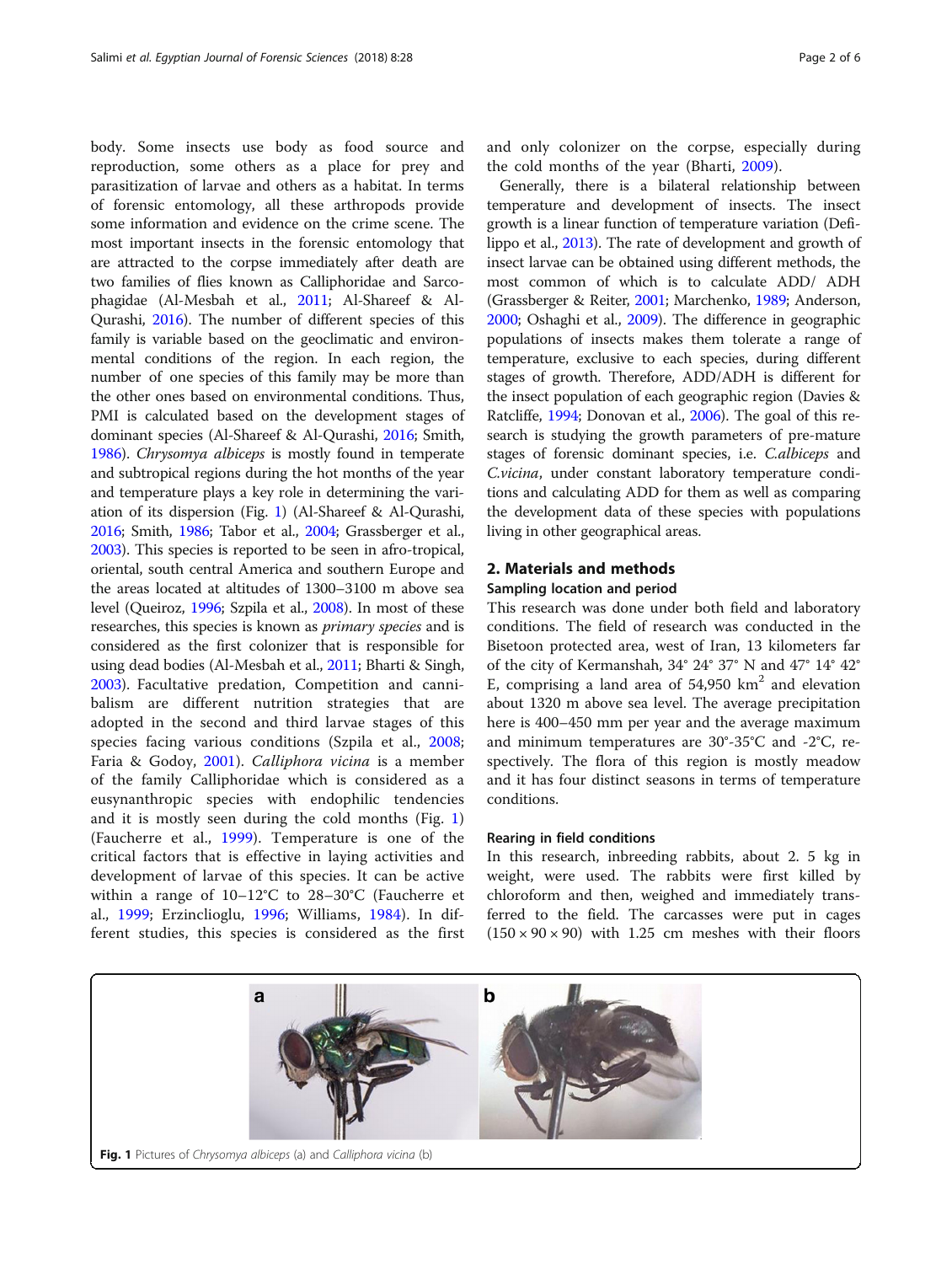being directly in contact with the ground. The sampling was done from mature flies using insect net through sweeping from the corpse in immature stages with forceps. The corpse had degeneration in four stages, i.e. decay, bloated, fresh and dry in the field and the duration for each stage depends on the season during which it happens. Eggs and larvae clusters of the stage one are collected from the corpse using forceps and put in transparent plastic containers  $(15 \times 10 \times 10)$  cm that have lace fabric lids for air conditioning. Each container is supplied with a 3 cm layer of sawdust, a piece of rabbit meat covered by an aluminum sheet and daily humidity. The goal was to detect the mature species as well as to compare the adults out of pupa with the sampled ones in terms of number. The adult samples were transferred to cages  $(50 \times 50 \times 50)$  cm with fabric laces containing rabbit meat substrate with humidity and a few hours later, the egg and larvae samples were put into other breeding containers and then transferred immediately to the laboratory of Kermanshah School of Public Health. In this study, larval and adult of blowflies were identified based on descriptive and pictorial keys (Szpilla, [2010a](#page-5-0); Szpilla, [2010b](#page-5-0)).

### Rearing in laboratory conditions

The identified samples were bred and evolved under constant-temperature conditions of the laboratory. In order to avoid making mistake during all breeding stages, both in the field and laboratory, rabbit meat substrate was used to feed the maggots. In the laboratory, the samples were put into incubator with constant temperature, humidity and photoperiod similar to the field conditions. Then, the growth stages of the samples were investigated regularly.

# Development zero (Dz) temperature

The development of different growth stages of insects proceeds between two ranges of lower and upper development threshold temperature outside of which the growth stops. Development zero temperature or lower development threshold temperature is different based on the species, different stages of development of each species and geographic conditions. By reviewing previous studies, i.e. Marchenko, (Marchenko, [1989](#page-5-0)) Queiroz, (Queiroz, [1996\)](#page-5-0) Grassberger and Reiter,(Grassberger & Reiter, [2001](#page-5-0)) Richard et al., (Richards et al., [2008\)](#page-5-0) and Al-Shareef and Al-Qurashi, (Al-Shareef & Al-Qurashi, [2016](#page-5-0)) conducted in different geographic populations, some numbers were calculated for the Dz temperature of the species C.albiceps and regarding all of which an average temperature was determined for each stage as follows: egg stage to first larvae (9.72 °C); larvae stage one to second stage (11. 14°C); second stage to third stage (13°C); larvae stage three to pupal (14.48 °C) and for pupal stage to adult (14. 32°C). Overall, 10. 11°C and 15. 38°C were determined for the egg to adult and first larval to adult, respectively. Referring the studies done before, different temperatures were also suggested for the Dz temperature of the species C.vicina: Kamal (Kamal, [1958\)](#page-5-0) (Dz= 1°C); Vingradova (Vinogradova & Reznik, [2015](#page-5-0)) and Marchenko (Marchenko, [1989](#page-5-0)) (Dz= 2°C); Davies and Ratcliffe (Davies & Ratcliffe, [1994](#page-5-0)) (Dz= 3. 5°C); Haskell (Haskell et al., [2000](#page-5-0)) (Dz= 6°C); Ames and Tuner (Ames & Turner, [2003\)](#page-5-0) (Dz= 1°C), Donovan et al., (Donovan et al., [2006\)](#page-5-0) based on linear approximation estimation method (Dz= 1°C) and Defilippo et al. (Defilippo et al.,  $2013$ ) (Dz= 1. 6°C) were concidered. In this study, we considered 2°C for all the growth stages of the species C.vicina. ADD was calculated in the laboratory based on the formula suggested by Wilson and Barnett (Gennard, [2007](#page-5-0)):

 $ADD = Days (T_{constant} - T_{basment}).$ 

# 3. Results

# Rearing in field conditions

The results obtained from breeding eggs and larvae clusters that were collected from the rabbit body during spring and summer with average temperatures 17. 5°C and 27°C, respectively, showed that the C.albiceps was dominant compared with other Calliphoridae species. In autumn, the results obtained from breeding eggs and larvae clusters showed that the abundance of C.vicina was 70% more than other species. In the winter, the results confirmed that *C.vicina* was only active species.

# Development of C.vicina and C.albiceps immature stages in laboratory

The development period for the species *C.albiceps* was measured in incubator in two constant temperatures of 25°C and 30°C, and 40% humidity. This period for the species C.vicina was measured in two constant temperatures of 15°C and 20°C, and 70% humidity. In the case of C.albiceps, as the temperatures increases from 25°C to 30°C, the brooding time as well as the time spent for the next development stages reduce to half. Furthermore, it was found the same pattern for the first larval instar to second instar as well as the second to third instar. The pupa duration at the temperatures of 30°C and 25°C were 3 and 5 days, respectively. The total development from egg to adult for C.albiceps at 25°C and 30°C were 11 and 8. 5 days, respectively (Table [1](#page-3-0)). For the species C.*vicina*, the difference in the growth time of first and second larval instar, at temperature 20°C, was half the time when the temperature was 15°C. The development of third larval instar include feeding and post feeding stages, took 8 and 5 days at the temperatures 15°C and 20°C, respectively. The maximum difference is associated with the pupal period since it took 18 and 13 days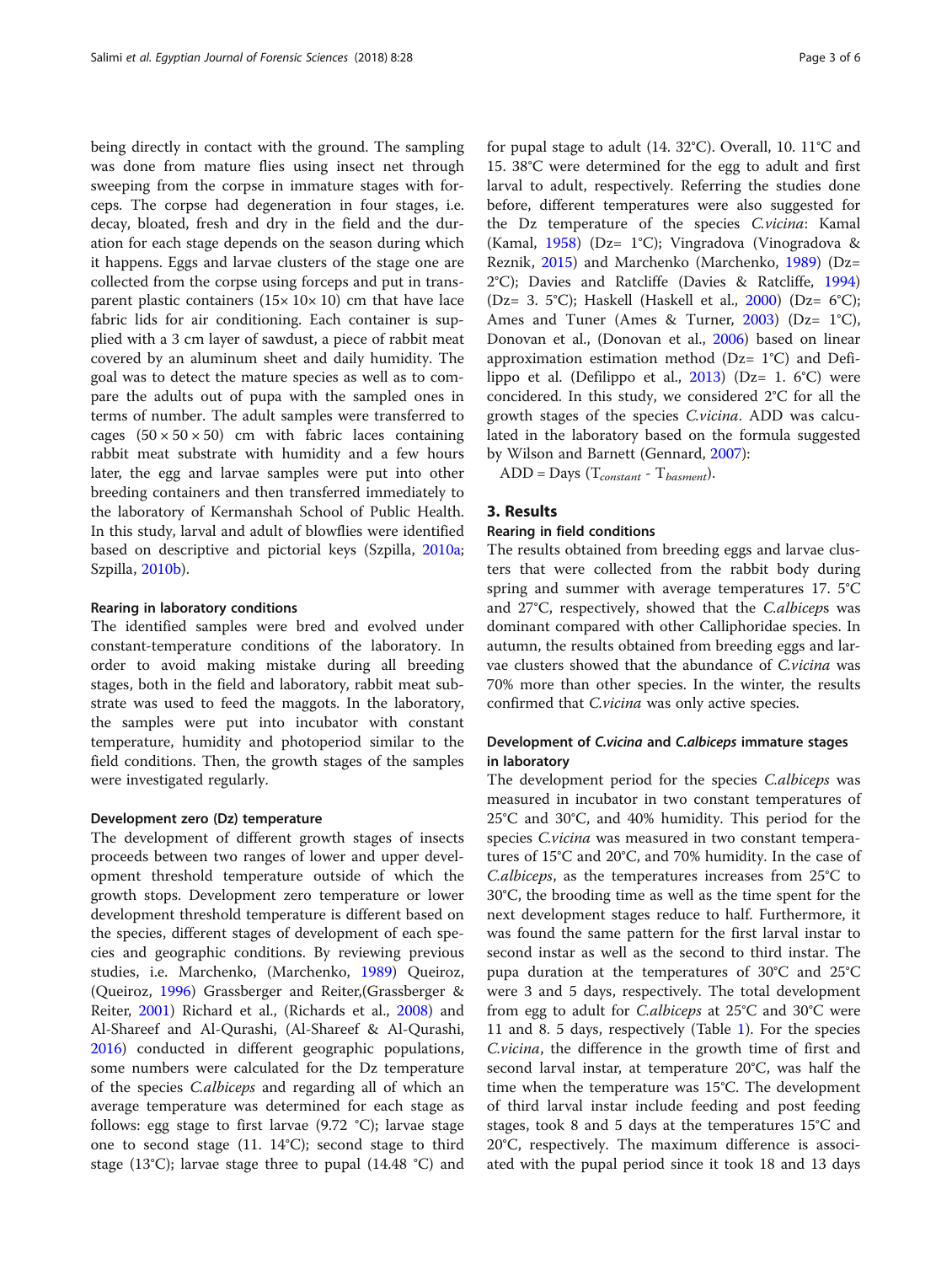| Life stages                           | Development duration (Day+/-SD) |                | ADD (°C)       |               | $Dz(^{\circ}C)$ |
|---------------------------------------|---------------------------------|----------------|----------------|---------------|-----------------|
|                                       | 25 °C                           | 30 °C          | $25^{\circ}$ C | 30 °C         |                 |
| Egg hatching                          | $1+/-$ 0.0                      | $0.5-1+/-$ 0.0 | 15.28          | $10.1 - 20.3$ | 9.72            |
| 1st larval instar (L1)                | $1+/-$ 0.0                      | $1+/-$ 0.0     | 13.86          | 18.86         | 11.14           |
| 2nd larval instar (L2)                | $2+/-$ 0.0                      | $1+/-$ 0.0     | 24             | 17            | 13              |
| 3rd larval instar (L3)                | $3+/-$ 0.0                      | $2+/-$ 0.0     | 31.56          | 31.04         | 14.48           |
| Pupal stage                           | $5+/-$ 0.0                      | $3.5+/-$ 0.0   | 53.41          | 54.9          | 14.317          |
| First larval instar to adult eclosion |                                 | 7.5            | 105.82         | 109.65        | 15.38           |
| Egg to Adult eclosion                 | 12                              | $8 - 8.5$      | 178.68         | 159.12        | 10.11           |

<span id="page-3-0"></span>Table 1 Development duration and thermal requirements (ADD) of Chrysomya albiceps (second generation) at constant temperatures ( $RH = 50\%$ , Photoperiod = 14: 10)

 $n= 2$ 

at temperatures 15°C and 20°C, respectively. Overall, the whole period of development from first larval instar to adult for C.vicina at temperatures 15°C and 20°C lasted 32 and 21 days, respectively (Table 2).

### Temperature requirement in laboratory condition

The results showed that the development period was in inverse proportion to temperature. In other words, as the temperature increases to upper threshold, growth is accelerated and the length of the development period is reduced. During the growth process, the base threshold temperature for any stage was increasing in such a way that the minimum threshold of growth temperatures for the egg to first larval instar, first to second instar, second to third instar, third larval to pupal and pupal to adult were considered as 9.72 °C, 11. 14°C, 13°C, 14.48 °C and 14.317 °C, respectively. In C.albiceps, the length of the development of each stage relative to the total development period at the temperatures 25°C and 30°C were as follows: egg to first larval (9%, 6. 25%), first to second larvae (9%, 12. 5%), second to third larvae (18%, 12. 5%), third larva to pupa (27%, 25%), pupal to adult stage (45. 5%, 44%) and first larvae to adult was (90%, 94%). For C.vicina, the greatest contribution of the development period, in temperatures 15 and 20°C, is assigned to the pupal to adult period that accounted for 62 and 56 percentage of the total development period, respectively. The

development time of third instar larvae to pupa stage were calculated 24 and 25 percentage of the total pre-mature time at 15°C and 20 °C respectively. Also, the development time from egg to the end of third instar larvae were observed about 14. 24 and 18.57 percentage of the total time at 15°C and 20°C respectively. Similar to C.albiceps, the greatest contribution of the development period of C.vicina is assigned to the pupal period. It was quite evident that temperature had a key role, especially in low temperatures, in making significant differences in temperature requirement of growth of ADD in C.vicina at 15°C and 20°C. For C.albiceps, the majority of required ADD was related to the immature period, and the same applied to C.vicina. As the larvae development, the amount of ADD increased too such a way that, at temperatures 15°C and 25°C, the amount of ADD for the third larvae were determined as 104°C and 90°C respectively, and for the pupal stage, it was similar and equal to 234°C (Table 2).

# 4. Discussion

In this study, as other researches (Al-Shareef & Al-Qurashi, [2016](#page-5-0); Grassberger et al., [2003;](#page-5-0) Queiroz, [1996](#page-5-0); Grassberger & Reiter, [2001](#page-5-0); Augul, [2009\)](#page-5-0) we found that as the temperature increases, the length of the development is shortened. In C.albiceps, the length of larvae stage (first larval to Pupal instar) in 25°C and 30°C were 6 and 4 days,

Table 2 Development duration and thermal requirements (ADD) of Calliphora vicina (second generation) at constant temperatures (RH = 70%, Photoperiod= 10: 14)

| Life stages            | Development duration (Day+/-SD) |             | ADD (°C)       |       | $Dz(^{\circ}C)$ |
|------------------------|---------------------------------|-------------|----------------|-------|-----------------|
|                        | $15^{\circ}$ C                  | 20 °C       | $15^{\circ}$ C | 20 °C |                 |
| Egg hatching           | $2+/-$ 0.0                      | $1+/-$ 0.0  | 26             | 18    | 2               |
| 1st larval instar (L1) | $2+/-$ 0.0                      | $1+/-$ 0.0  | 26             | 18    |                 |
| 2nd larval instar (L2) | $2+/-$ 0.0                      | $1+/-$ 0.0  | 26             | 18    |                 |
| 3rd larval instar (L3) | $8+/-$ 0.0                      | $5+/-$ 0.0  | 104            | 90    |                 |
| Pupal stage            | $18+/-$ 0.0                     | $13+/-$ 0.0 | 234            | 234   |                 |
| Egg to adult eclosion  | 32                              | 21          | 416            | 396   |                 |

 $n= 2$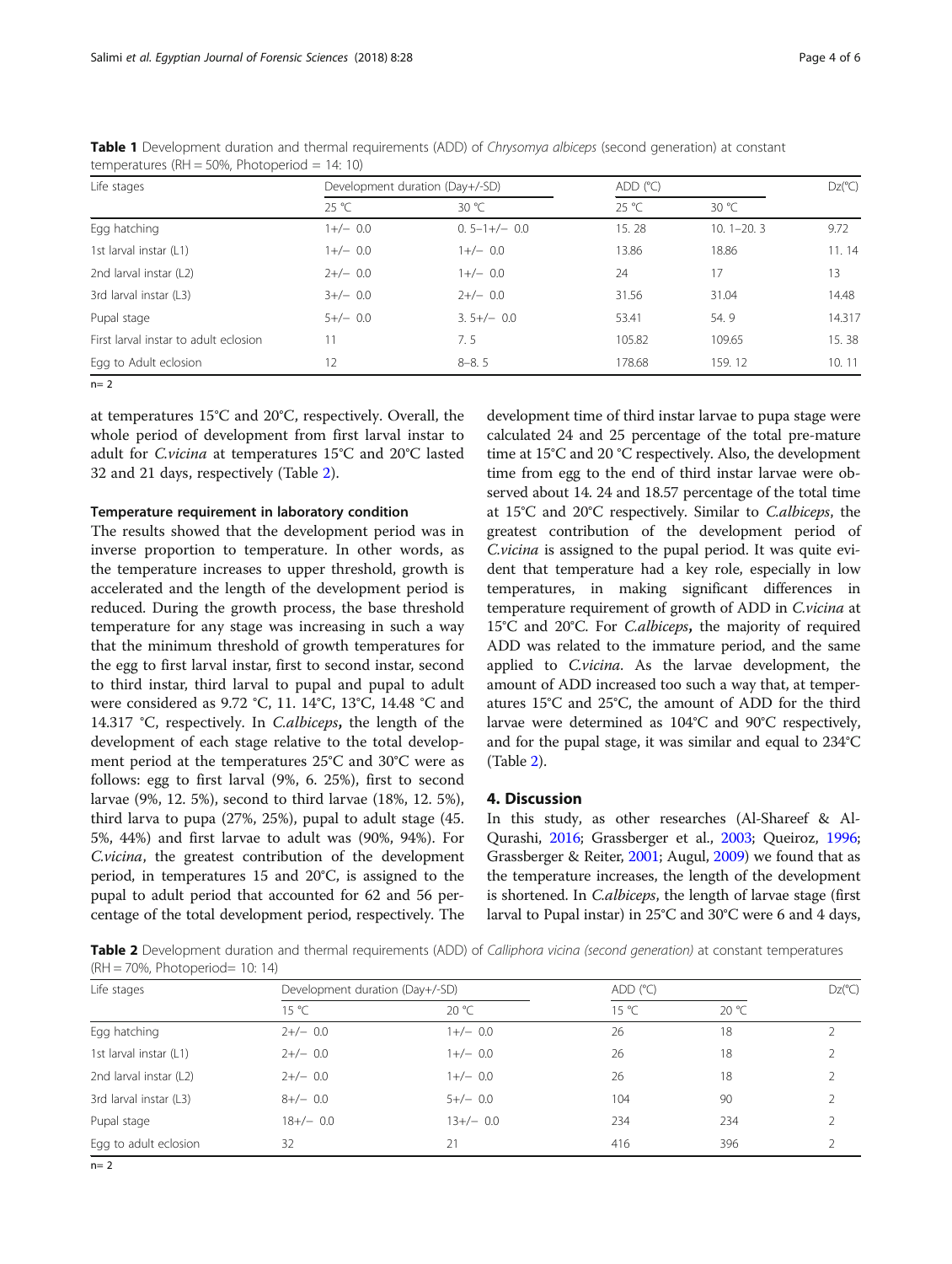respectively. Different researchers determined different values for the length of this stage: Velez and Wolff (Velez & Wolff, [2008](#page-5-0)) (8–10 days at 25°C); Grassberger (Grassberger et al., [2003](#page-5-0)) (8–10 days); Al-Shareef and Al-Qurashi (Al-Shareef & Al-Qurashi, [2016](#page-5-0)) (6 days); Queiroz (Queiroz, [1996\)](#page-5-0) (5 days at 27°C); Augul and Jassim (Augul, [2009](#page-5-0)) (3 days at 30°C); AL-Shareef and Al-Qurashi(Al-Shareef & Al-Qurashi, [2016\)](#page-5-0) (5 days); Richard et al. (Richards et al., [2008\)](#page-5-0) (5. 5 days); Shiravi et al.(Shiravi et al., [2011\)](#page-5-0) (2–3 days at 28°C). In our research, the length of the pupal period for C.albiceps at 25°C and 30°C were determined as 5 and 3. 5 days, respectively. Again, other researchers determined different numbers: Grassberger (Grassberger et al., [2003\)](#page-5-0). 1 and 5. 9 days at  $25^{\circ}$ C and  $30^{\circ}$ C, respectively; Al-Shareef and Al-Qurashi, (Al-Shareef & Al-Qurashi, [2016\)](#page-5-0) 5. 5 and 4 days at 25°C and 30°C, re-spectively; Queiroz, (Queiroz, [1996\)](#page-5-0) 4. 7 and 3 days at 27° C and 32°C respectively and Shiravi (Shiravi et al., [2011](#page-5-0)) (4–6 days at 28°C). In addition, in our study, the length of egg to adult eclosion, at 25°C and 30°C were determined as 12 and 8–8. 5 days, respectively. Other researchers got the followings: Grassberger (Grassberger et al., [2003\)](#page-5-0) 13 and 9. 9 days at 25°C and 30°C; Velez and Wolff (Augul, [2009\)](#page-5-0) (14 days at 25°C); Al-Shareef and Al-Qurashi, (Al-Shareef & Al-Qurashi, [2016\)](#page-5-0) 11. 5 and 9 days at 25°C and 30°C respectively; Shiravi et al. (Shiravi et al., [2011\)](#page-5-0) (8–12 days at 28°C); and Queiroz(Queiroz, [1996\)](#page-5-0) (7 days at 32° C). The figures calculated for the life cycle of the speceis C.albiceps were more similar to the ones obtained in Alshareef (Al-Shareef & Al-Qurashi, [2016](#page-5-0)) and Shiravi (Shiravi et al., [2011\)](#page-5-0) studies and were different from others. The reason seems to be natural. As noted in various studies, inherent biogeographically variation between population (Marchenko, [1989;](#page-5-0) Donovan et al., [2006](#page-5-0); Szpilla, [2010a](#page-5-0); Greenberg & Kunich, [2002](#page-5-0)) food substrate (Greenberg & Kunich, [2002](#page-5-0); Kounouz & Kamel, [2017](#page-5-0)) humidity, population density and other intrinsic factors are considered as the reason of such differences (Faria & Godoy, [2001;](#page-5-0) Rosa et al., [2006\)](#page-5-0). It seems that histolysis and histogenesis of the adult organs in immature stage were the reason of the highest thermal requirement of ADD in both 25°C and 30°C, during the pupal period, and the length of this development stage has been mentioned in most researches (Al-Shareef & Al-Qurashi, [2016](#page-5-0); Queiroz, [1996](#page-5-0); Bharti, [2009](#page-5-0); Defilippo et al., [2013](#page-5-0); Donovan et al., [2006](#page-5-0); Richards et al., [2008](#page-5-0); Augul, [2009](#page-5-0); Velez & Wolff, [2008](#page-5-0)). Our findings about the life cycle of C.vicina showed that this species will also have shorter life cycle as the temperature increases such a way that at 15°C, its life cycle, from the egg stage to adult, it took 32 days while at 20°C, it took 21 days. For this species, other researchers obtained similar results: Reibe et al. (Reibe et al., [2009\)](#page-5-0) at 13°C and 20°C, 45 and 23 days, respectively; Defilippo et al. (Defilippo et al., [2013\)](#page-5-0) at 15°C and 20°C, 30. 5 and 20

days, respectively; Bharti (Bharti, [2009\)](#page-5-0) at 20°C and 25°C, 19 and 15. 29 days. The results obtained from our study were more near to the ones obtained from the study done by Defilippo et al. (Defilippo et al., [2013](#page-5-0)). In terms of rate of development in C.vicina and C.albiceps, the results of this study were compatible with the finding of the studies of Greenberg,(Greenberg, [1991](#page-5-0)) (Lowne [1890\),](#page-5-0) Defillipo et al (Defilippo et al., [2013](#page-5-0)) Such a way that the length of post-feeding and pupal periods were determined one third and half the total immature development stage, respectively. The amount of ADD was calculated for C.albiceps at 25°C and 30°C respectively, as 179 and 159 which correspond to the results obtained from the study done by Shiravi et al. (Shiravi et al., [2011](#page-5-0)) the amount of ADD, at 28°C, was calculated between 130 and 195 DD. Moreover, the amount of ADD for the first larvae instar to adult of this species at 25°C and 30°C was calculated as 96°C and 110°C respectively. In the study done by AL-Shareef, (Al-Shareef & Al-Qurashi, [2016](#page-5-0)) the length of this period, at the same temperature, has been determined as 110 and 129. The life cycle of these species depends on some other factors, such as the geographic differences of population and genetics. Actually, the rate of development in necrophagous insects is the response of organisms to their thermal environment. Determining the rate of development of forensically important insects such as C.albiceps and C.vicina can give us valuable information concerning the circumstance of the death including the postmortem interval.

# 5. Conclusion

This study emphasizes the importance of determining of developmental data for these species and other first colonizers on the carcass in each geographical region. The results of this study will be usable to estimate of the PMI in the western of Iran and similar regions.

#### Acknowledgments

This work was supported by Tehran University of Medical Sciences, Tehran, Iran project No.34233.

### Funding

This work was supported by Tehran University of Medical Sciences, Tehran, Iran project No.34233.

#### Availability of data and materials

They are available.

#### Authors' contributions

MS Sampling of insects on carcass and samples breeding. YR Managing of Project and writing of Project and Manuscript. MO Help in writing the project. OC Assistance in data analysis. ML Assistance in field and Lab. SR Assistance in Lab and editing of paper. All authors read and approved the final manuscript.

#### Ethics approval and consent to participate

Necessary ethical approval was obtained from School of Public Health, Tehran University of Medical Sciences Ethics Committee, code No.IR.TUMS.SPH.REC.1395.1634.